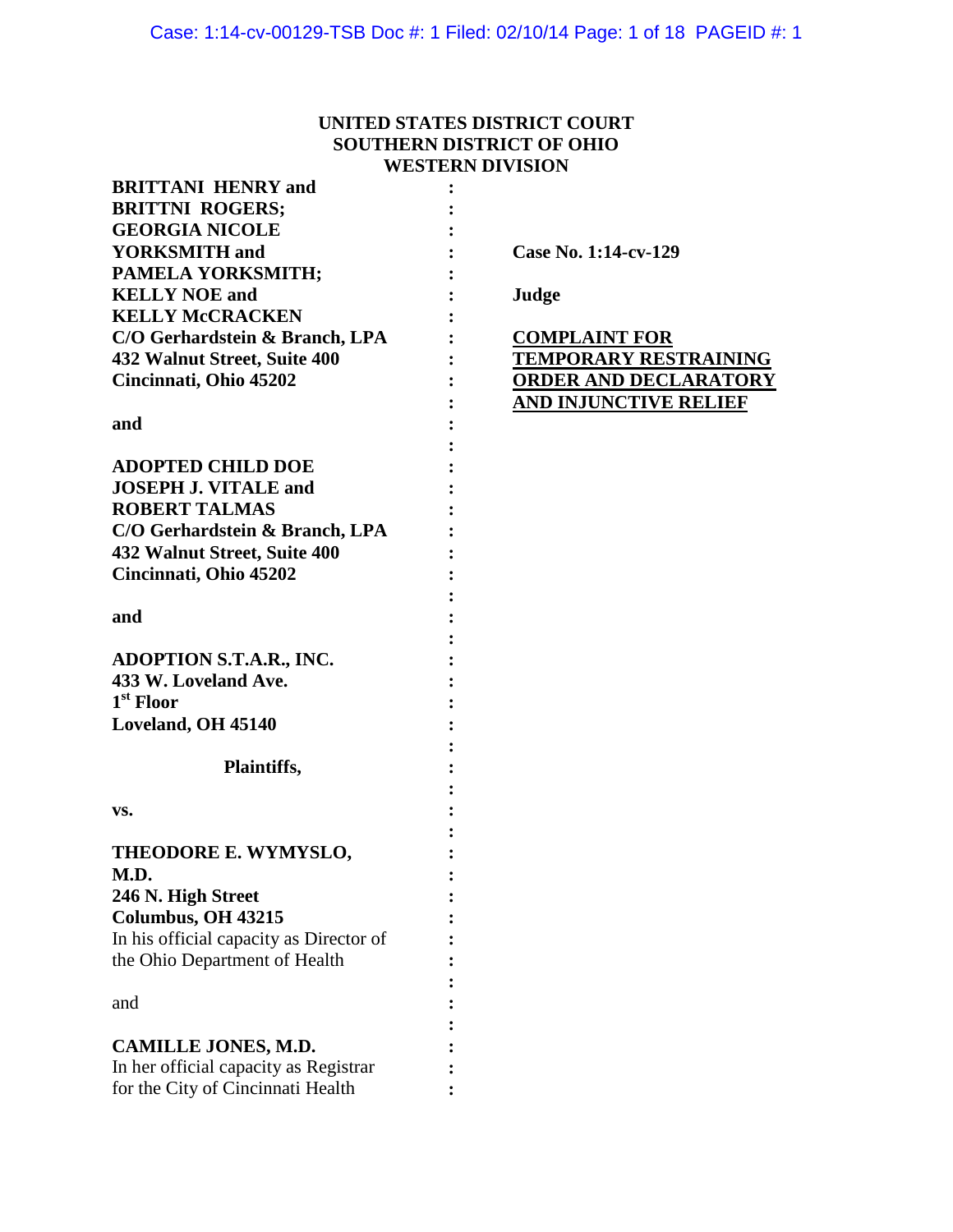| Department,                    |                |
|--------------------------------|----------------|
| <b>Office of Vital Records</b> |                |
| 1525 Elm Street, 4th floor     |                |
| Cincinnati, OH 45202,          |                |
|                                | $\ddot{\cdot}$ |
| Defendants.                    |                |

# **I. PRELIMINARY STATEMENT**

1. This civil rights case is about family and the need of children born in Ohio to have their birth certificates accurately identify their legal parents. Plaintiffs include four couples who are building their families on the basis of same-sex marriages celebrated outside of Ohio. They seek to be treated the same as married opposite-sex couples. Married opposite-sex couples have both of their names on the birth certificates of their children. Defendants do not treat married same-sex couples the same. Defendants will permit only *one* parent from each of these married same-sex plaintiff couples to be listed on the birth certificates of their children. Plaintiffs challenge this unequal treatment as unconstitutional. These same Defendants were recently ordered to recognize valid out-of state marriages between same-sex couples on death certificates. *Obergefell v. Wymyslo*, 1:13-CV-501, 2013 WL 6726688 \*1 (S.D. Ohio Dec. 23, 2013). The reasoning from that case compels recognition of same-sex marriages on birth certificates.<sup>[1](#page-1-0)</sup> All of the Plaintiffs seek an order requiring Ohio to recognize their same-sex marriages with respect to their requests for birth certificates. These families established through same-sex marriages must granted the same status and dignity enjoyed by children and parents in families established through opposite-sex marriages.

<span id="page-1-0"></span> <sup>1</sup> See also, *Kitchen v. Herbert*, 2:13-CV-217, 2013 WL 6697874 (D. Utah Dec. 20, 2013) and *Bishop v. U.S. ex rel. Holder*, 04-CV-848-TCK-TLW, 2014 WL 116013 (N.D. Okla. Jan. 14, 2014) holding state laws banning same-sex marriage unconstitutional based on similar reasoning.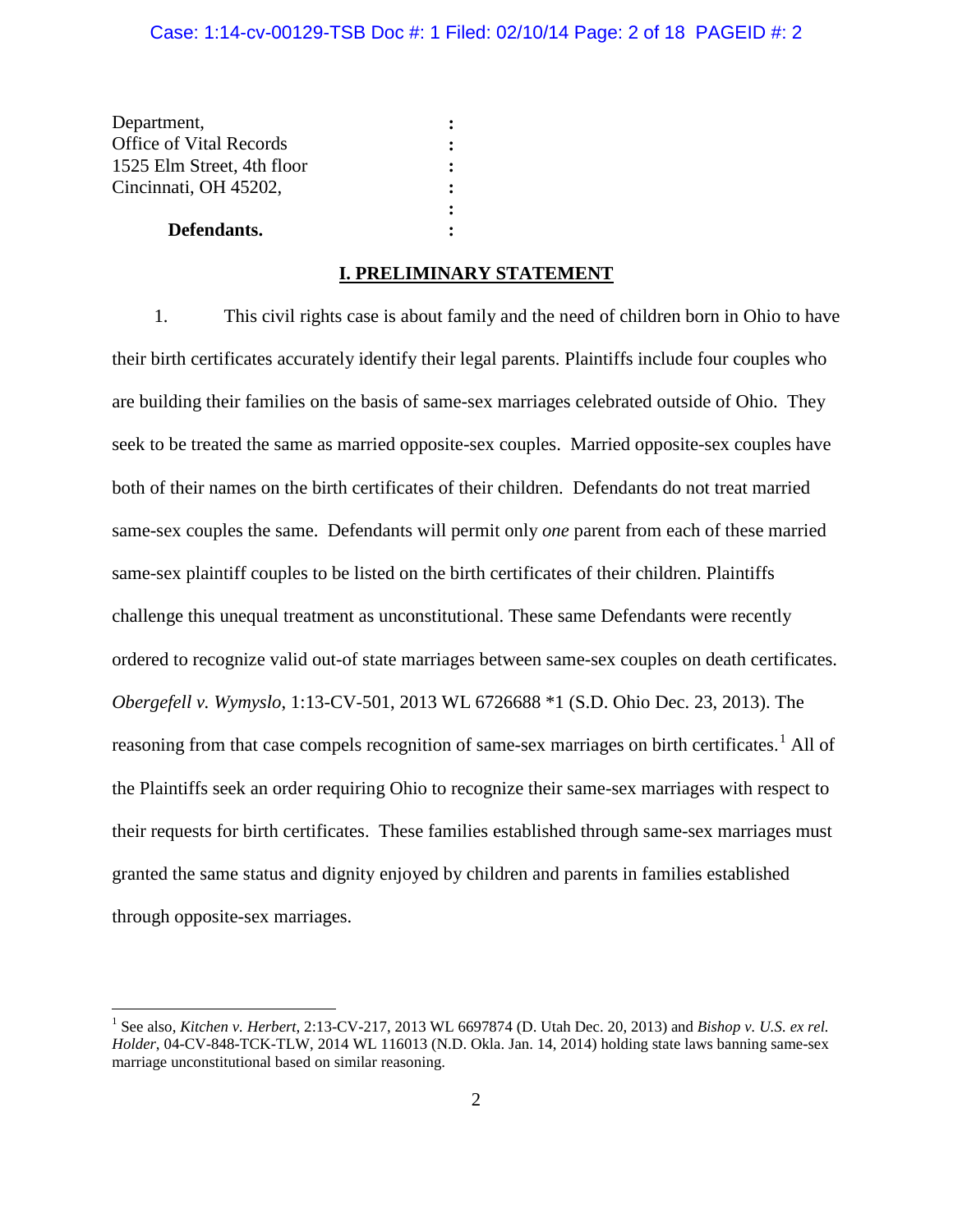Case: 1:14-cv-00129-TSB Doc #: 1 Filed: 02/10/14 Page: 3 of 18 PAGEID #: 3

## **II. JURISDICTION AND VENUE**

2. Jurisdiction over the federal claims is conferred on this Court by 28 U.S.C. §1331 and §1343(3) and (4).

3. Venue is proper under 28 U.S.C. §1391(b)(1).

### **III. PARTIES**

4. Plaintiffs Brittani Henry and Brittni ("LB") Rogers ("Henry/Rogers Family") are a married same-sex couple who reside in Cincinnati, Ohio. Brittani Henry is pregnant and is due to deliver a baby boy in Cincinnati in June, 2014. They bring this action individually.

5. Plaintiffs Georgia Nicole ("Nicole") and Pamela Yorksmith ("Yorksmith Family) are a married same-sex couple who reside in the Cincinnati area. Nicole is pregnant and is due to deliver a baby boy in Cincinnati in June, 2014. They bring this action individually.

6. Plaintiffs Kelly Noe and Kelly McCracken ("Noe/McCracken Family) are a married same-sex couple who reside in Kenton County, Kentucky. Kelly Noe is pregnant and due to deliver a child in Cincinnati, Ohio in June, 2014. They bring this action individually.

7. Plaintiff Adopted Child Doe is an adopted minor child of Plaintiffs Joseph J. Vitale and Robert Talmas. Doe was born in Ohio and resides with his adoptive parents in New York City, New York. He brings this action individually through his adoptive parents.

8. Plaintiffs Joseph ("Joe") Vitale and Robert ("Rob") Talmas ("Vitale/Talmas Family") are a married same-sex couple who reside in New York City, New York. They bring this action individually and as the legally adoptive parents of Adopted Child Doe.

9. Plaintiff Adoption S.T.A.R., Inc. ("Adoption S.T.A.R.") is a non-profit child placing agency licensed in Ohio. Plaintiff Adoption S.T.A.R. brings this action on behalf of its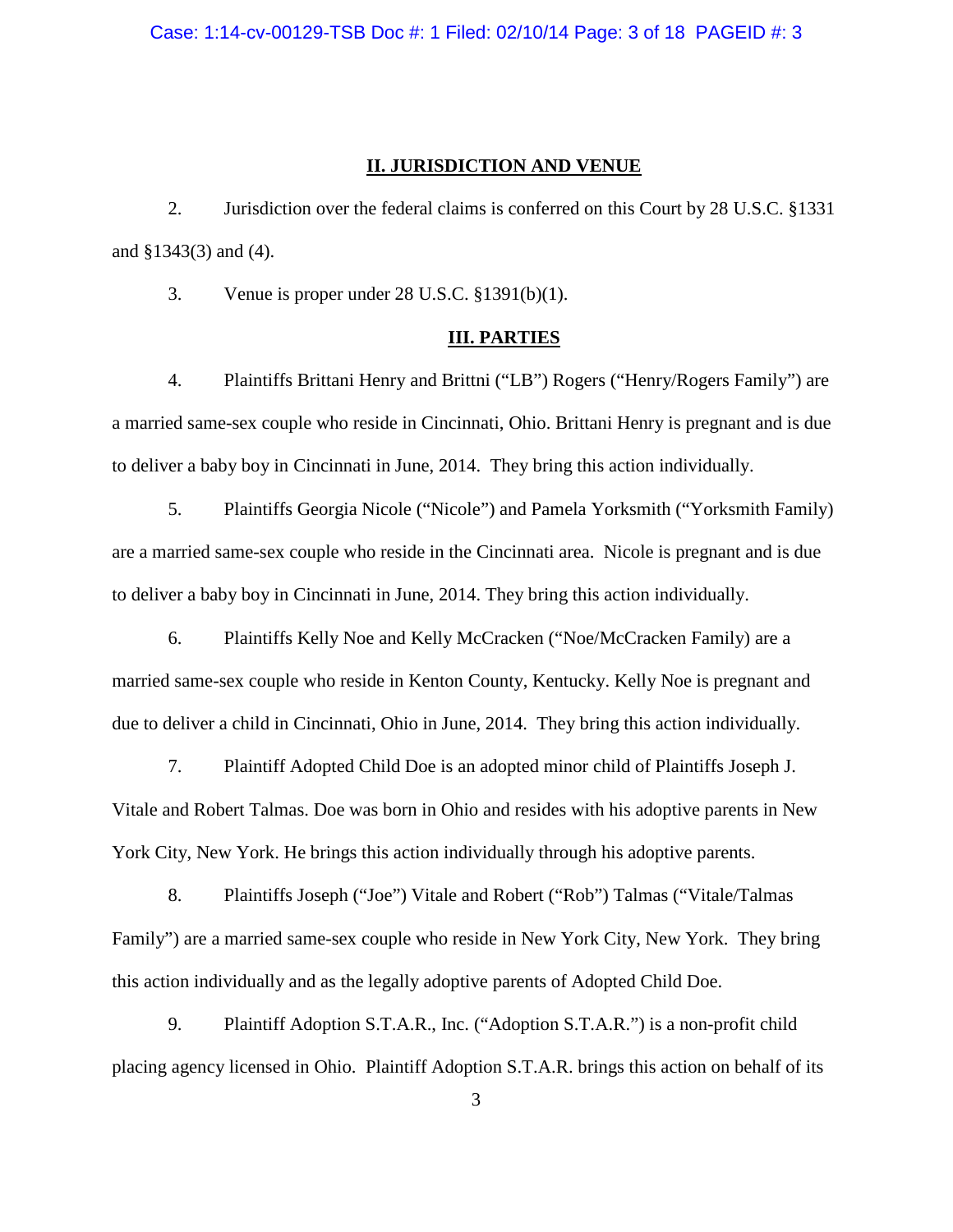#### Case: 1:14-cv-00129-TSB Doc #: 1 Filed: 02/10/14 Page: 4 of 18 PAGEID #: 4

clients who seek to complete adoptions from states such as New York where same-sex married couples are both designated as parents but because the child subject to the adoption was born in Ohio, their clients have been forced to record only one of the parent's names on the amended birth certificates issued by Defendants rather than the names of both adoptive parents.

10. Defendant Theodore E. Wymyslo, M.D. is the Director of the Ohio Department of Health. In that capacity he is responsible for overseeing the administration of all statutes and regulations that relate to the State of Ohio's system for recording vital statistics, including but not limited to the issuance of birth certificates. Defendant Wymyslo is sued in his official capacity for injunctive relief only.

11. Defendant Dr. Camille Jones, Local Registrar, Cincinnati Health Department Office of Vital Records, is responsible for filing birth certificates and ensuring that the personal information on the birth certificate is accurate. Defendant Jones is sued in her official capacity.

### **IV. FACTS**

## **A. Henry/Rogers Family**

12. Plaintiffs Brittani Henry and LB Rogers met in 2008. They have been in a loving, committed same-sex relationship since that time.

13. After the decision was rendered in *Obergefell v. Wymyslo*, the couple formalized their commitment through marriage. On January 17, 2014, they were married in the state of New York.

14. Brittani Henry has worked in the health care field and LB Rogers has worked in the package service industry. Having established a home together and enjoying the loving support of their families, the couple decided that they wanted to have children.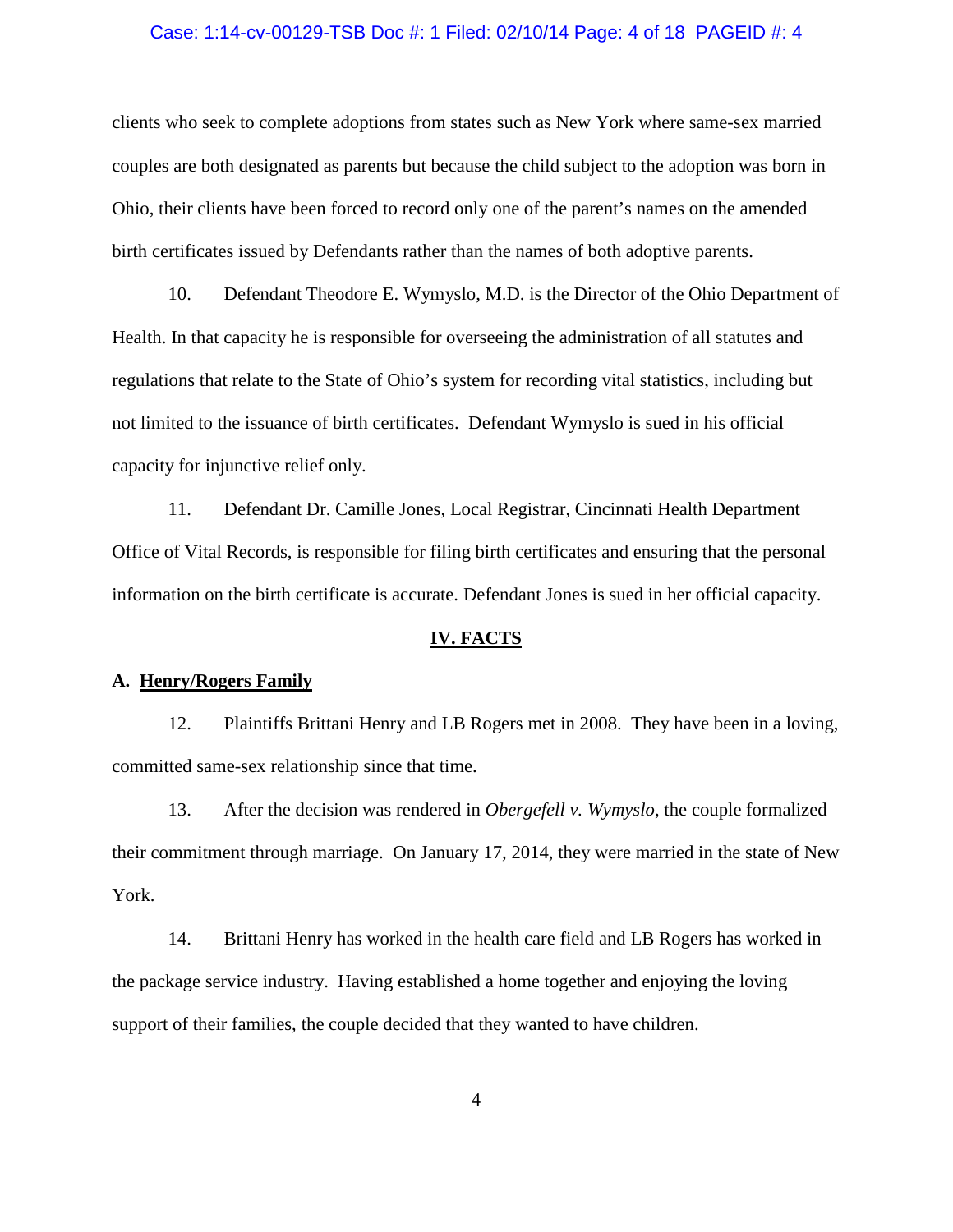#### Case: 1:14-cv-00129-TSB Doc #: 1 Filed: 02/10/14 Page: 5 of 18 PAGEID #: 5

15. Brittani Henry became pregnant through artificial insemination ("AI"). The sperm donor is anonymous.

16. Brittani Henry is currently 23 weeks pregnant. She expects to deliver a baby boy in June, 2014.

17. LB Rogers consented to and was a full participant in the decision to build their family using AI. From the beginning they intended to raise this child as their own, together.

18. Under Ohio law, the married opposite-sex husband of a woman who gives birth through AI is legally regarded as the natural father of the child and is listed on the birth certificate of the child born to the woman in the state of Ohio.

19. Brittani Henry and LB Rogers are married now and will continue to be a married couple when their child is born, but Defendants have taken the position that they are prohibited under Ohio law from recognizing the New York marriage on the birth certificate of their baby boy.

20. Without action by this Court, Defendants Jones and Wymyslo will list only one of these plaintiffs as a parent of their son on his birth certificate when he is born in June. Their son will have two parents but will have a birth certificate that only lists one of them as his parent.

## **B. Yorksmith Family**

21. Nicole and Pam Yorksmith met and fell in love in 2006. They were married in California on October 14, 2008.

22. The Yorksmith family already includes a three year old son born in 2010 in Cincinnati. He was conceived through AI. The sperm donor is anonymous.

23. Nicole is their son's birth mother but Pam was fully engaged in the AI process, pregnancy and birth. They share and love their ongoing role as parents.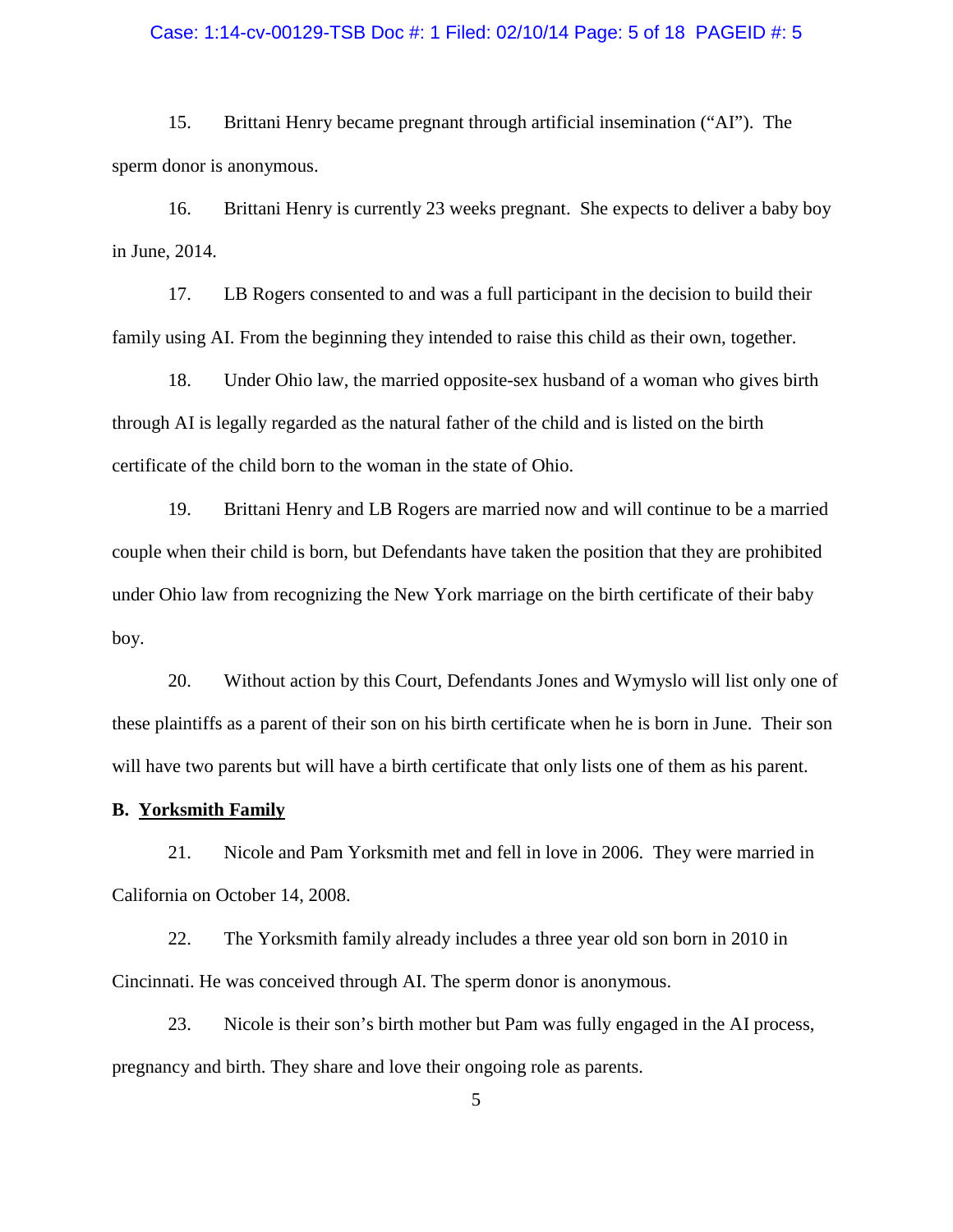#### Case: 1:14-cv-00129-TSB Doc #: 1 Filed: 02/10/14 Page: 6 of 18 PAGEID #: 6

24. Only Nicole is listed on their son's birth certificate because Defendants will not list the names of both same-sex married parents on the birth certificates of their children conceived through AI.

25. Failing to have both parents listed on their son's birth certificate has caused the Yorksmith Family great concern. They have created documents attempting to ensure that Pam will be recognized with authority to approve medical care, deal with child care workers and teachers, travel alone with their son and otherwise address all of the issues parents must resolve.

26. Denying recognition of Pam's role as parent to their child is degrading and humiliating for the family. Nicole and Pam are treated differently by Defendants than oppositesex married parents who seek a birth certificate for their children born under the same circumstances.

27. Now Nicole is pregnant with their second child. She expects to give birth in June in Cincinnati.

28. Under Ohio law, the married opposite-sex husband of a woman who gives birth through AI is legally regarded as the natural father of the child and is listed on the birth certificate of the child born to the woman in the state of Ohio.

29. Nicole and Pam are married now and will continue to be a married couple when their second child is born, but Defendants have taken the position that they are prohibited under Ohio law from recognizing the California marriage on the birth certificate of their baby boy.

30. Without action by this Court, Defendants Jones and Wymyslo will list only one of these plaintiffs as a parent of their son on his birth certificate when he is born in June. Their son will have two parents but will have a birth certificate that only lists one of them as his parent.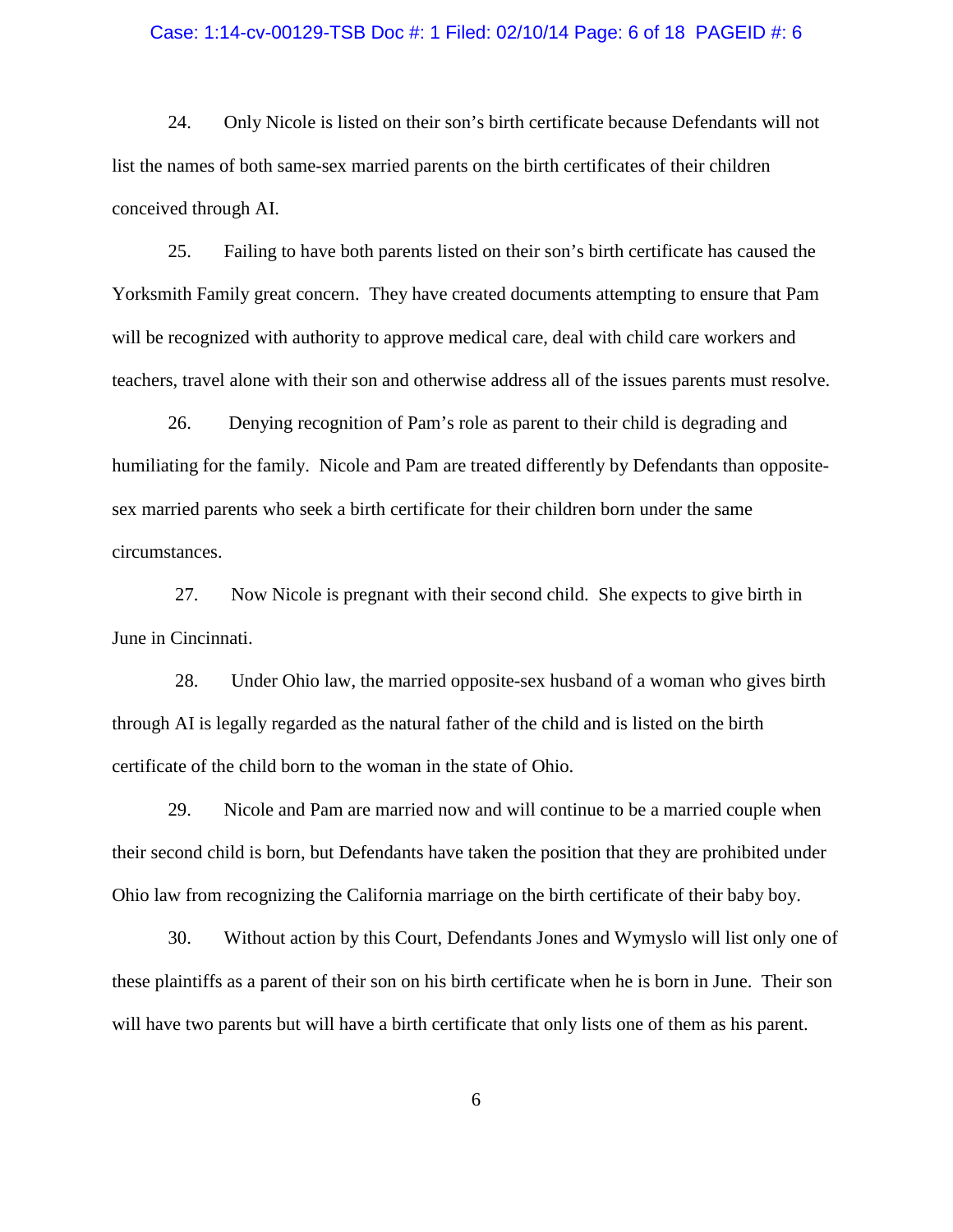#### Case: 1:14-cv-00129-TSB Doc #: 1 Filed: 02/10/14 Page: 7 of 18 PAGEID #: 7

## **C. The Noe/McCracken Family**

31. Plaintiffs Kelly Noe and Kelly McCracken have been in a loving, committed same-sex relationship since 2009.

32. From the beginning of their time together they agreed that they would have children in their family.

33. They were married in the state of Massachusetts in 2011.

34. Kelly Noe became pregnant through AI. The sperm donor is anonymous.

35. Kelly Noe expects to deliver a baby in a Cincinnati, Ohio hospital in June, 2014.

36. Kelly McCracken consented to and was a full participant in the decision to build their family using AI. From the beginning they intended to raise this child as their own, together.

37. Under Ohio law, the married opposite-sex husband of a woman who gives birth through AI is legally regarded as the natural father of the child and is listed on the birth certificate of the child born to the woman in the state of Ohio.

38. Kelly Noe and Kelly McCracken are married now and will continue to be a married couple when their child is born, but Defendants have taken the position that they are prohibited under Ohio law from recognizing the Massachusetts marriage on the birth certificate of their baby.

39. Without action by this Court Defendants Jones and Wymyslo will list only one of these plaintiffs as a parent of their child on his/her birth certificate when the child is born. Their child will have two parents but will have a birth certificate that only lists one of them as a parent of the child.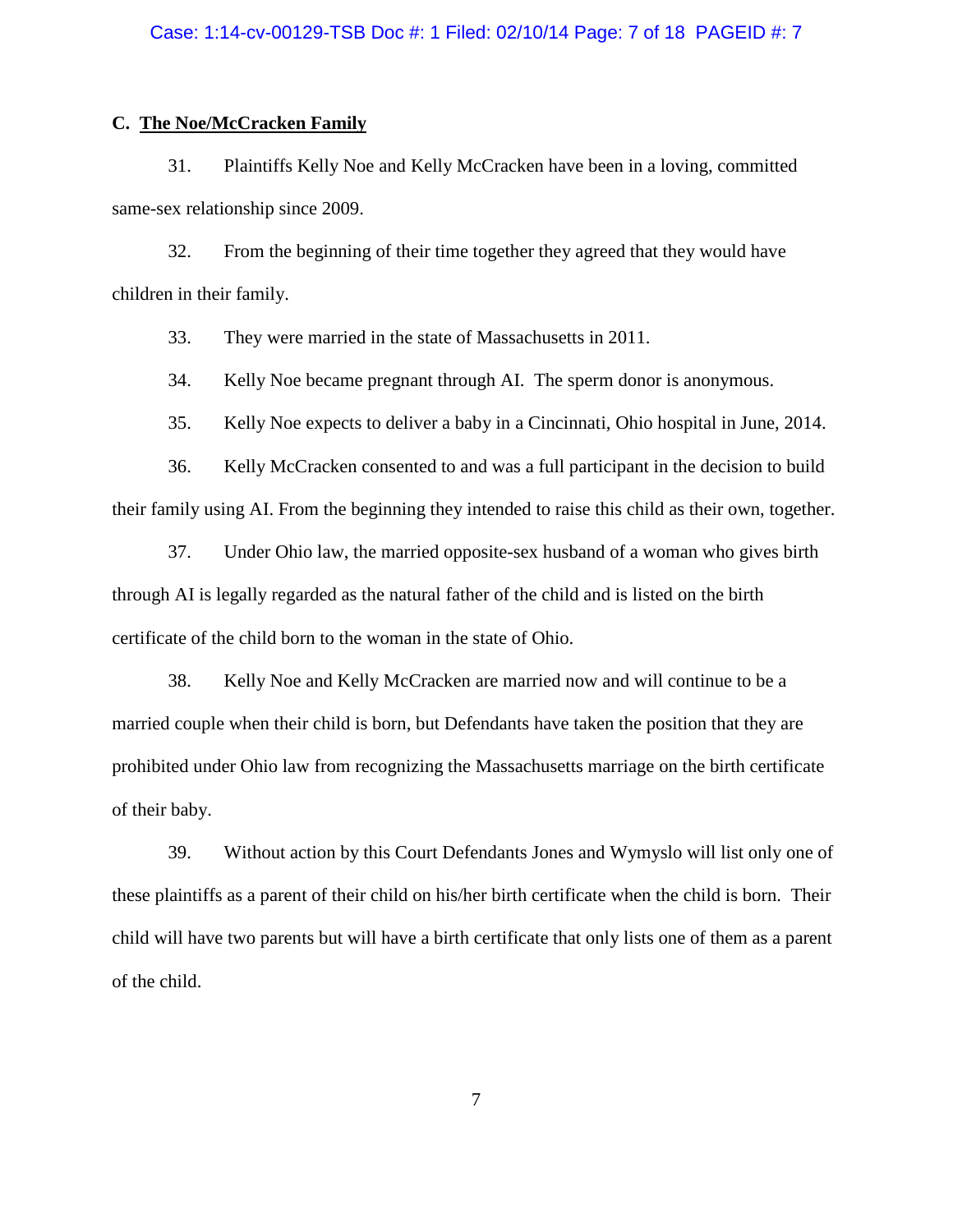## **D. Vitale/Talmas Family**

40. Plaintiffs Joseph J. Vitale and Robert Talmas (Joe and Rob) met in 1997. They live and work as executives in corporations in New York City. They love to travel, enjoy nature, and love to spend time with their extended families.

41. Joe and Rob married in New York on September 20, 2011, and commenced work with Adoption S.T.A.R. to start a family through adoption.

42. Adopted Child Doe was born in Ohio in 2013. Custody was transferred to Plaintiff Adoption S.T.A.R. shortly after birth. Joe and Rob immediately assumed physical custody and welcomed their young boy into their home.

43. On January 17, 2014, an Order of Adoption of Adopted Child Doe was issued by the Surrogate's Court of the State of New York, County of New York, naming both Joe and Rob as parents. Thus, Joe and Rob are full legal parents of Adopted Child Doe.

44. The Plaintiffs are applying to the Ohio Department of Health, Office of Vital Statistics, for an amended birth certificate listing Adopted Child Doe's adoptive name and the names of Joe and Rob as his adoptive parents.

45. Based on the experience of Plaintiff Adoption S.T.A.R.with other clients and their direct communications with the Defendant Wymyslo's staff at the Ohio Department of Health, Plaintiffs Adopted Child Doe and his parents, Joe and Rob will be denied a birth certificate that lists both Joe and Rob as parents.

46. Opposite-sex couples married in New York who secure an order of adoption from a New York court regarding a child born in Ohio routinely have the child's adoptive name placed on his or her birth certificate along with the names of both the man and the woman as the parents of the adoptive child. Plaintiffs Joe and Rob will be denied treatment equal to that of similarly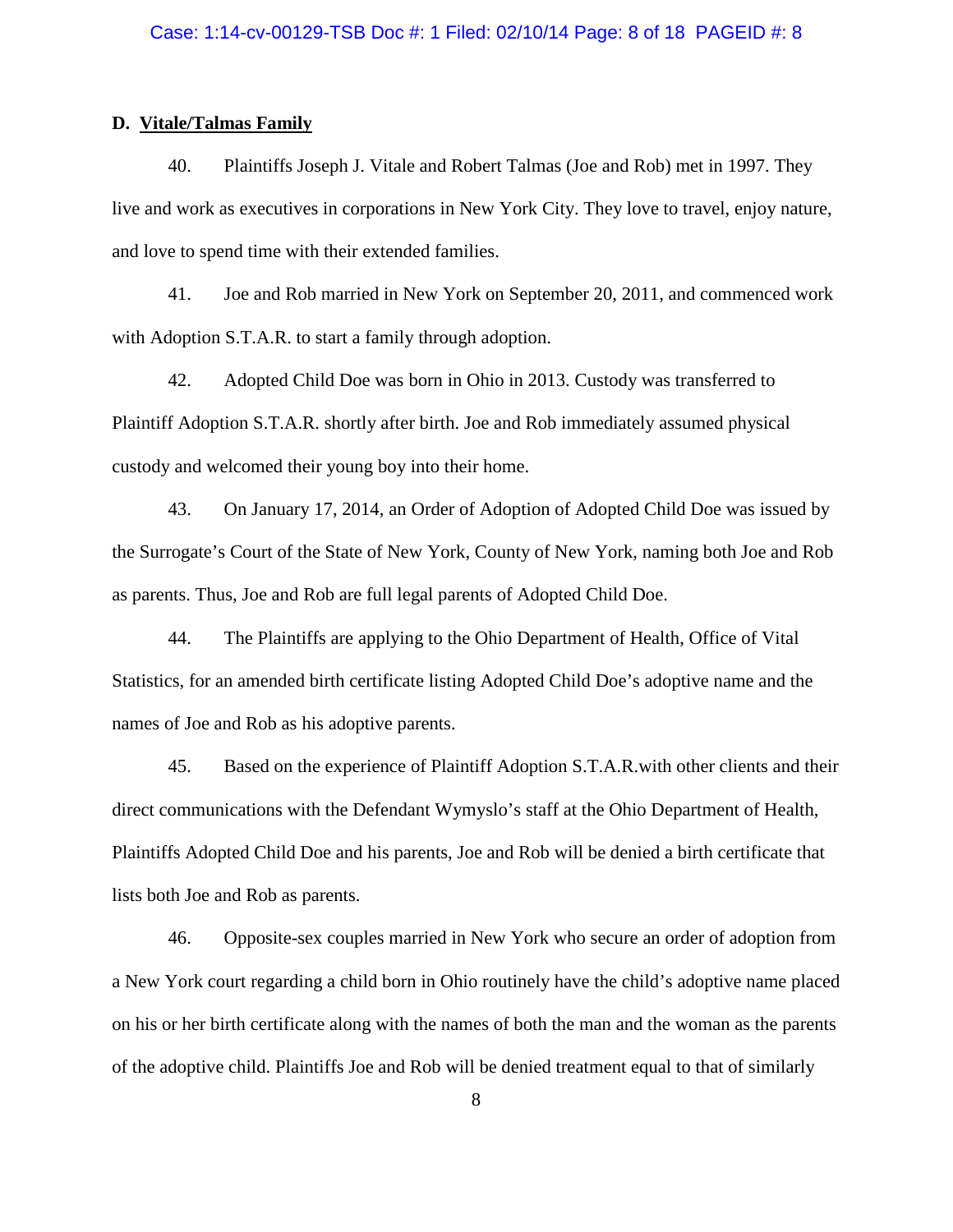#### Case: 1:14-cv-00129-TSB Doc #: 1 Filed: 02/10/14 Page: 9 of 18 PAGEID #: 9

situated opposite-sex couples and Adopted Child Doe will be denied treatment equal to that of similarly-situated children adopted by opposite-sex couples.

47. Without action by this Court, Defendant Wymyslo will allow only one of these plaintiffs to be listed as the parent on the birth certificate of Adopted Child Doe. Joe and Rob refuse to be forced to pick just one of them to be recognized as their son's parent and refuse to allow this vitally important document to misrepresent the status of their family. They do not wish to expose their son to the life-long risks and harms attendant to having only one of his parents on his birth certificate. They seek relief through this action instead.

## **E. Adoption S.T.A.R.**

48. As a result of Ohio's practice of not amending birth certificates for the adopted children of married same-sex parents, Adoption S.T.A.R. has been forced to change its placement agreements to inform potential same-sex adoptive parents that they will not be able to receive an accurate amended birth certificate for adopted children born in Ohio. Adoption S.T.A.R. has expended unbudgeted time and money to change its agreements and advise samesex adoptive parents of Ohio's discriminatory practice, and it has devoted extra time and money to cases like this involving same-sex married couples who adopt children born in Ohio through court actions in other states. The process to seek an accurate birth certificate for Adopted Child Doe – including necessary participation in this lawsuit – is also expected to be a protracted effort that will cause the expenditure of extra time and money.

49. Adoption S.T.A.R. has served same-sex married couples in previous adoption cases and currently is serving other same-sex married couples in various stages of completing the adoption process in other states for children born in Ohio. Adoption S.T.A.R.will serve more same-sex married couples in this capacity in the future. Unless these couples are able to secure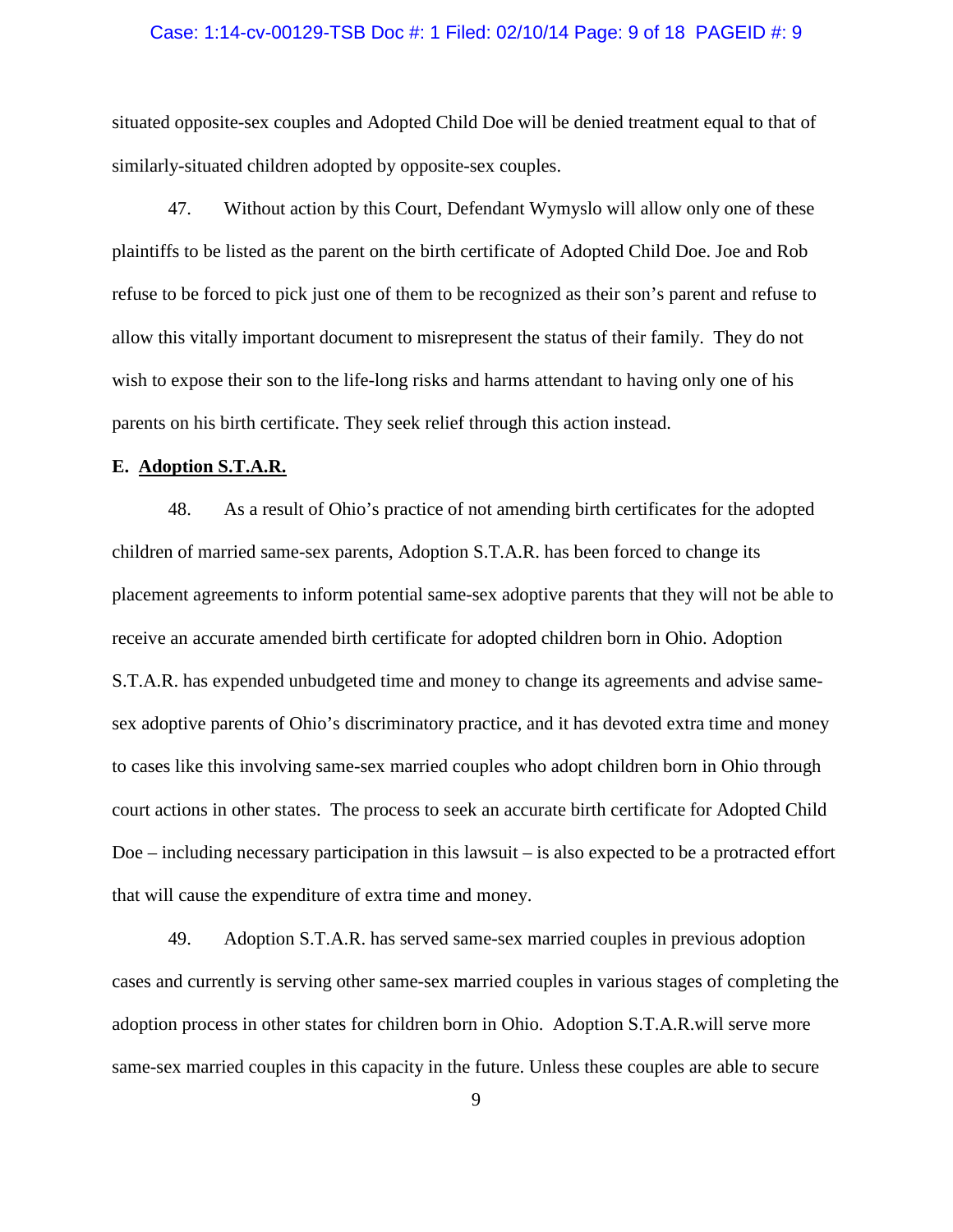### Case: 1:14-cv-00129-TSB Doc #: 1 Filed: 02/10/14 Page: 10 of 18 PAGEID #: 10

amended birth certificates from Defendant Wymyslo accurately listing both same-sex married persons as the legal parents of their adopted children, they will have clients unable to secure equal rights and full faith and credit for their adoption decrees. This will impose a significant burden on the agency'sability to provide adequate and equitable adoption services to its clients resulting in incomplete adoptions and loss of revenue, frustrating the very purpose of providing adoption services to its clients.

# **F. The Marriages of the Henry/Rogers, Yorksmith, Noe/McCracken, and Vitale/Talmas Families are Not Recognized in Ohio**

50. The Henry/Rogers marriage is legally recognized in New York where it was celebrated.

51. The Yorksmith marriage is legally recognized in California where it was celebrated.

52. The Noe/McCracken marriage is legally recognized in Massachusetts where it was celebrated.

53. The Vitale/Talmas marriage is legally recognized in New York where it was celebrated.

54. The marriages of these plaintiffs are also recognized by the federal government by virtue of the decision in *United States v. Windsor*, 133 S.Ct. 2675 (June 26, 2013).

55. The marriages of the plaintiffs are not recognized under current Ohio law.

56. Ohio statutory law prohibits legal recognition of the same-sex marriages of the plaintiff couples. Ohio Rev. Code. § 3101.01(C )(2) states, "Any marriage entered into by persons of the same-sex in any other jurisdiction shall be considered and treated in all respects as having no legal force or effect in this state and shall not be recognized by this state."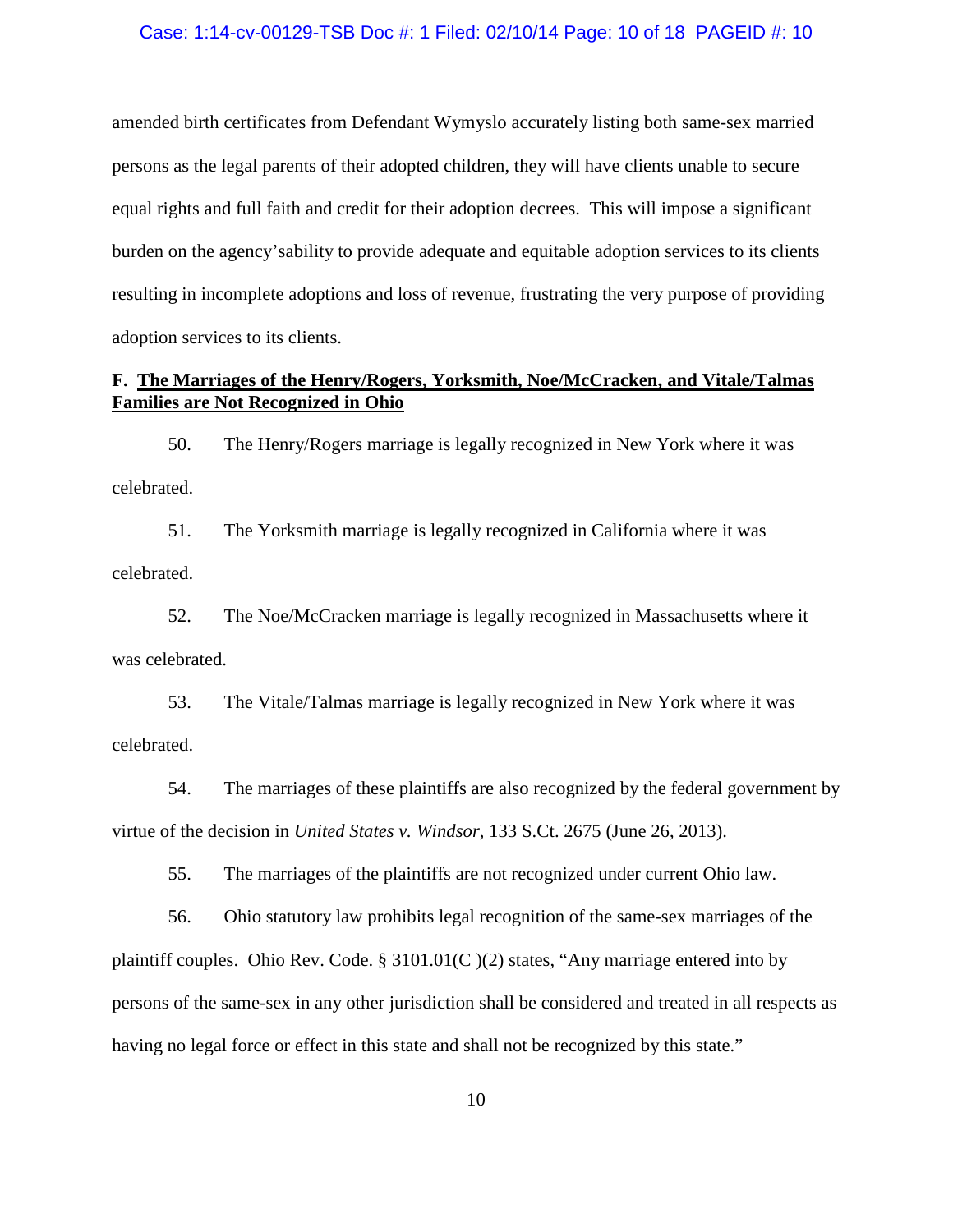#### Case: 1:14-cv-00129-TSB Doc #: 1 Filed: 02/10/14 Page: 11 of 18 PAGEID #: 11

57. The Ohio Constitution also prohibits recognition of the same-sex marriages of the couples. OH Const. Art. XV, §11 states, "Only a union between one man and one woman may be a marriage valid in or recognized by this state and its political subdivisions. This state and its political subdivisions shall not create or recognize a legal status for relationships of unmarried individuals that intends to approximate the design, qualities, significance or effect of marriage."

58. Unless this Court acts to enjoin these provisions of Ohio law as unconstitutional as applied to these married same-sex plaintiffs they will not be able to secure birth certificates for their children on an equal basis as similarly-situated married opposite-sex parents. Further, without action by this Court, the Vitale/Talmas Family and other families served by Adoption S.T.A.R. will continue to be unlawfully prevented from receiving full faith and credit for their out-of-state adoption decrees as they seek accurate Ohio birth certificates.

## **G. Need for Injunction**

59. Defendants Jones and Wymyslo will deny to the Henry/Rogers Family a birth certificate for their baby boy who is due to be born in June 2014 listing both women as the child's parents because Defendants, relying on Ohio law, refuse to recognize the Henry/Rogers same-sex New York marriage.

60. Defendants Jones and Wymyslo will deny to the Yorksmith Family a birth certificate for their baby boy who is due to be born in June 2014 listing both women as the child's parents because Defendants, relying on Ohio law, refuse to recognize the Yorksmith same-sex California marriage.

61. Defendants Jones and Wymyslo will deny to the Noe/McCracken Family a birth certificate for their baby who is due to be born in June 2014 listing both women as the child's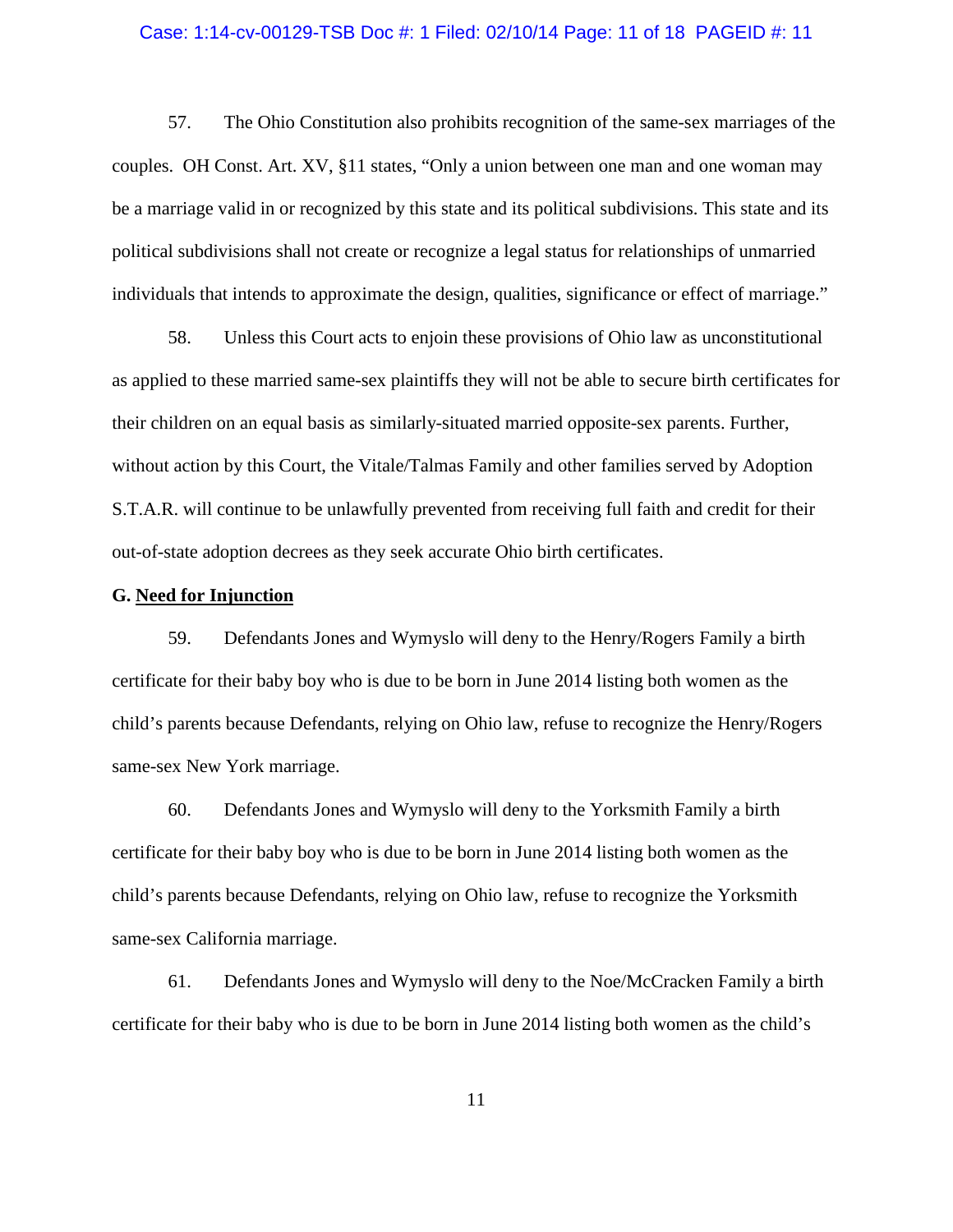### Case: 1:14-cv-00129-TSB Doc #: 1 Filed: 02/10/14 Page: 12 of 18 PAGEID #: 12

parents because Defendants, relying on Ohio law, refuse to recognize the Noe/McCracken samesex Massachusetts marriage.

62. Defendant Wymyslo will deny the Vitale/TalmasFamily an amended birth certificate for their son born in Ohio listing both men as the child's parents because Defendants, relying on Ohio law, refuse to recognize the Vitale/Talmas same-sex New York marriage and New York adoption decree.

63. These actions by Defendants deny to Plaintiffs the same status and dignity that Defendants extend to similarly situated families with opposite-sex parents.

64. These actions also deny the full faith and credit due to the adoption decree declaring both Joe Vitale and Rob Talmas to be the parents of Adopted Child Doe.

65. By denying amended birth certificates to Adopted Child Doe and the expected children of all the other plaintiffs listing both of their parents' names, the Defendants hinder the ability of the children to receive accurate identity papers and also hinders the ability of their parents to care for and nurture their children. Birth certificates are documents of high importance that prove parental relationship and custody and are required in many instances for parents to exercise their legal right to make decisions for their children. By denying accurate birth certificates to minor children of same-sex married parents, the Defendants violate the equal protection and substantive due process rights of those parents and those children.

66. Defendants have violated the married plaintiffs' right to remain married. "The right to remain married… is a fundamental liberty interest appropriately protected by the Due Process Clause of the United States Constitution." *Obergefell v. Wymyslo*, 1:13-CV-501, 2013 WL 6726688  $*$ 6 (S.D. Ohio Dec. 23, 2013). When one jurisdiction refuses to recognize family relationships legally established in another jurisdiction, "the differentiation demeans the couple,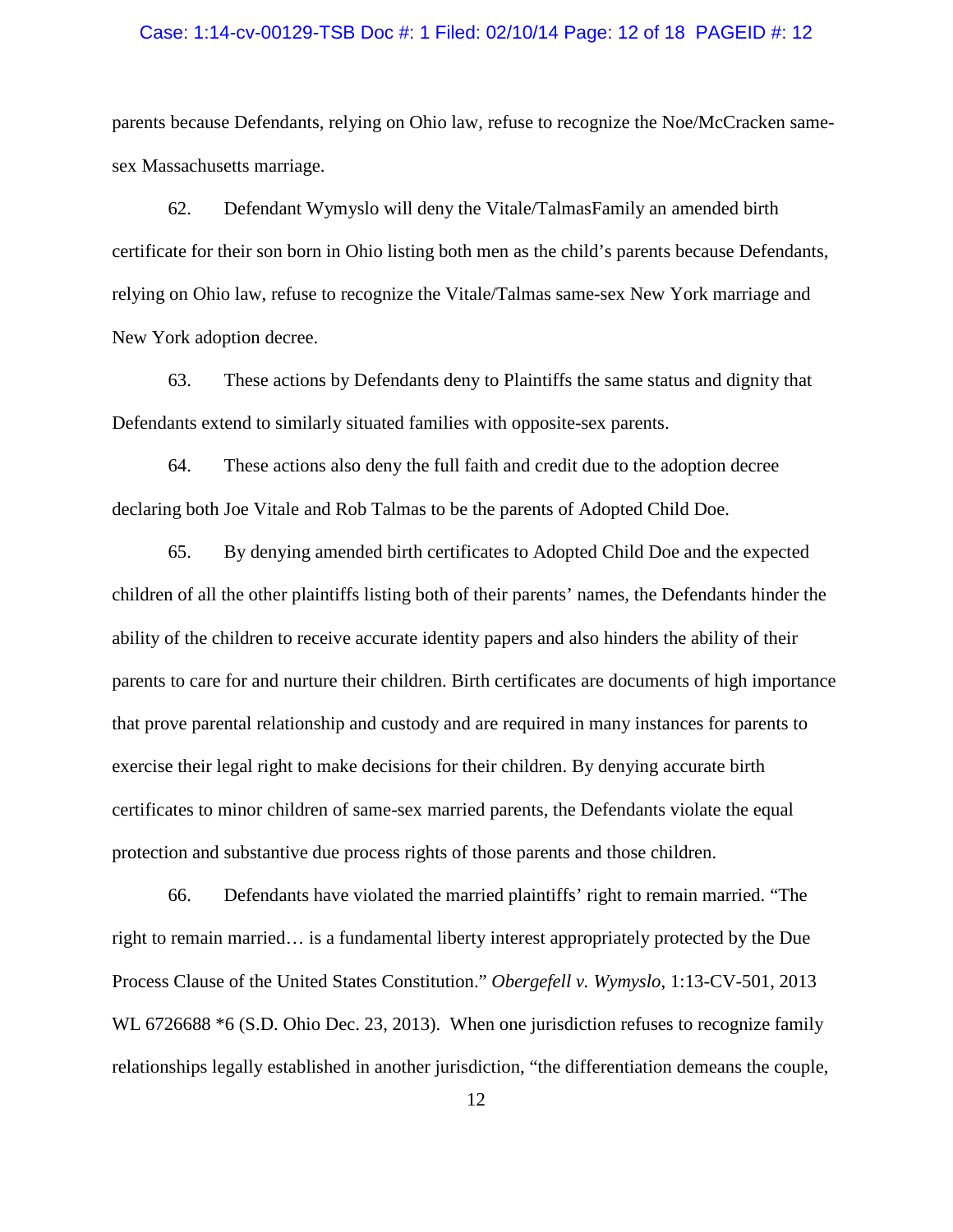### Case: 1:14-cv-00129-TSB Doc #: 1 Filed: 02/10/14 Page: 13 of 18 PAGEID #: 13

whose moral and sexual choices the Constitution protects ... and whose relationship the State has sought to dignify." *U.S. v. Windsor*, 133 S.Ct. 2675, 2694 (2013). The differential treatment "humiliates tens of thousands of children now being raised by same-sex couples," including the children that will be born to the Henry/Rogers Family, the Yorksmith Family, the Noe/McCracken Family, and Adopted Child Doe. *Id*.

67. The right of plaintiffs to remain married and have their lawful family relationships recognized in other states is a fundamental constitutional right. Its violation constitutes irreparable harm as a matter of law.

68. Defendants have violated Plaintiffs' right to travel. Plaintiffs need accurate amended birth certificates to apply for passports.<sup>[2](#page-12-0)</sup> Federal law requires that passport applications include full names of the applicant's parents.<sup>[3](#page-12-1)</sup> Without a birth certificate for their child that accurately records the names of both adoptive parents and the adoptive names of Adopted Child Doe, the Vitale/Talmas Family is unable to secure a passport for their son. Plaintiffs Joe and Rob routinely engage in international and domestic travel, and they have an international trip planned with their son in May 2014 that is not in their power to reschedule. The constitutional right of all plaintiff families to travel is being violated by Defendants' refusal to issue amended birth certificates that properly list both parents.

69. A birth certificate will be required for Adopted Child Doe and for the children to be born to the Henry/Rogers Family, the Yorksmith Family, and the Noe/McCracken Family to register for public school and to obtain a state identification card or driver's license.

<span id="page-12-0"></span> $2$  U.S. Department of State, Minors under Age 16, http://travel.state.gov/passport/get/minors/minors\_834.html (last visited Jan. 3 2014).

<span id="page-12-1"></span> $3 \text{ U.S. Department of State, New Requirements for U.S. Birth Certificates, }$ http://travel.state.gov/passport/passport\_5401.html (last visited Jan. 3, 2014).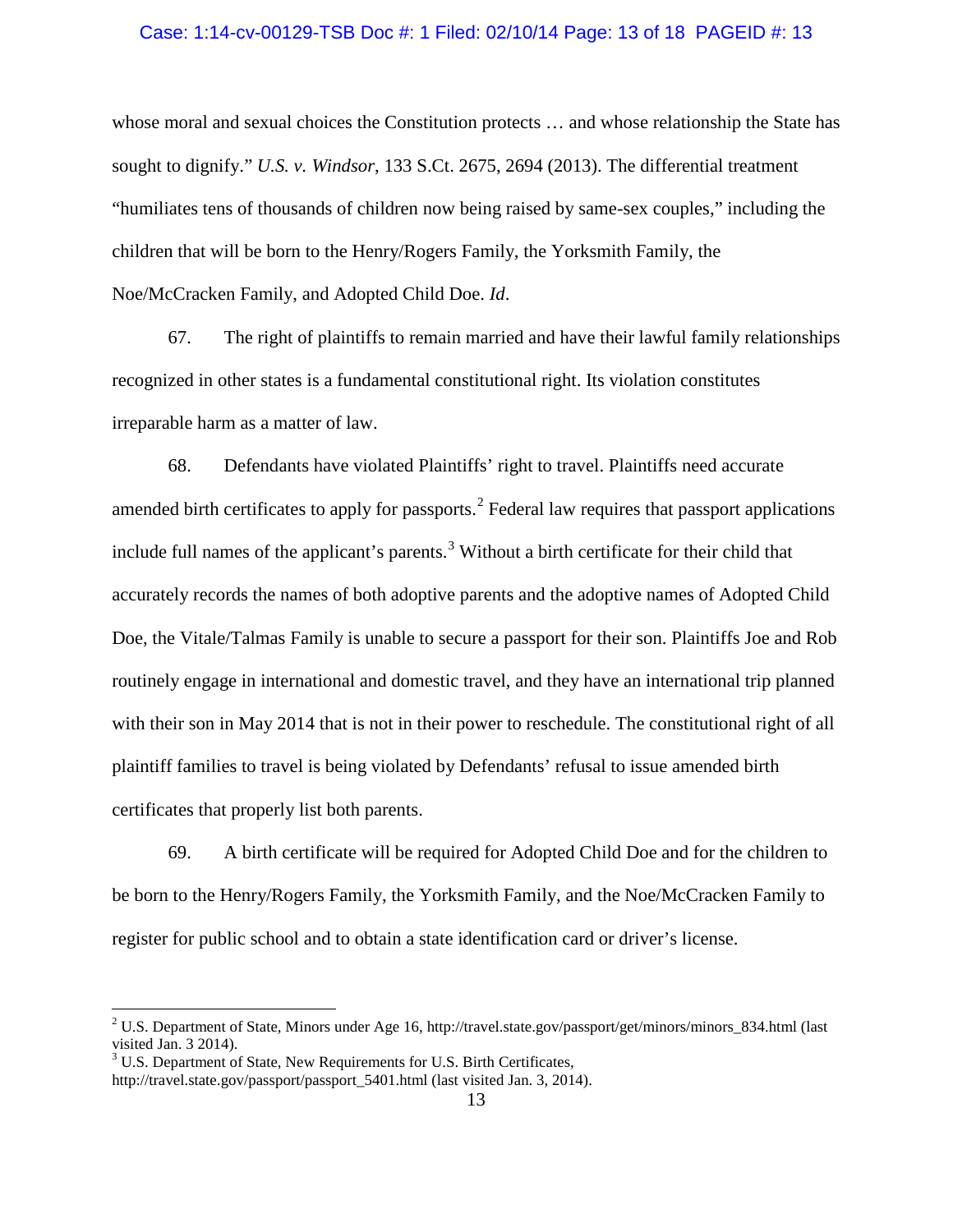### Case: 1:14-cv-00129-TSB Doc #: 1 Filed: 02/10/14 Page: 14 of 18 PAGEID #: 14

70. Birth certificates are widely used as primary evidence of identity. They are weighty documents of extreme importance. When the authenticity or accuracy of a birth certificate is questioned, huge controversies can result.<sup>[4](#page-13-0)</sup> Children are harmed when their parents are not recognized on birth certificates because it is the official document establishing a person's identity and their family.

71. Plaintiffs have a high likelihood of success on the merits. Many of the constitutional issues raised in this case were decided in favor of the same-sex married couples in *Obergefell* and *Windsor*. *Obergefell* is particularly relevant. There, Defendants were required by the United States District Court for the Southern District of Ohio to record death certificates reflecting same-sex marriages – listing the decedents as "married" and their same-sex spouses as their "surviving spouses." Their refusal to do so violated the constitutional guarantees of equal protection and substantive due process. Defendants' constitutional violations in this case are nearly identical to the violations identified and enjoined in *Obergefell*.

72. The decision in *Obergefell* firmly establishes that same-sex married couples are equal to opposite-sex married couples as parents and that children raised in families headed by same-sex married parents are just as well-adjusted and healthy as children raised in families headed by opposite-sex married parents. *Obergefell v. Wymyslo*, 1:13-CV-501, 2013 WL 6726688 \*20 (S.D. Ohio Dec. 23, 2013).

73. This Court should take judicial notice of the factual record in the *Obergefell* case, including the expert declarations filed by the parties.

<span id="page-13-0"></span><sup>&</sup>lt;sup>4</sup> The controversy over President Barack Obama's birth certificate, which began prior to his presidency, continues today. *See* Soumya Karlamangla, Los Angeles Times, Crash fuels conspiracists, Dec. 13, 2013, http://articles.latimes.com/2013/dec/13/nation/la-na-hawaii-plane-crash-20131213 (last visited Jan. 3, 2014).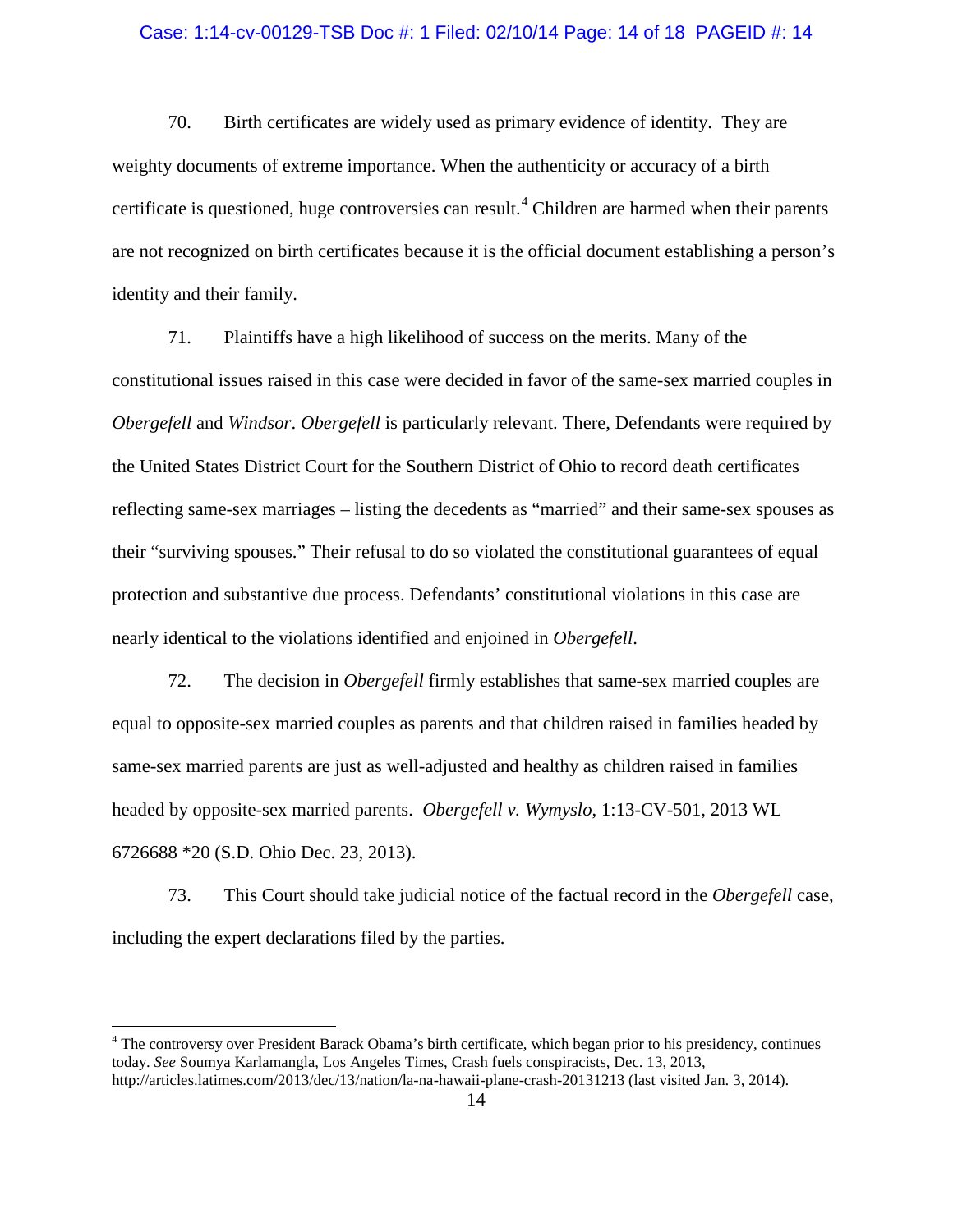### Case: 1:14-cv-00129-TSB Doc #: 1 Filed: 02/10/14 Page: 15 of 18 PAGEID #: 15

74. The public interest and the balance of equities favor the plaintiffs as there is no legitimate state interest in denying birth certificates to children of same-sex married couples that accurately list both parents. Nor is there any legitimate basis to deny full faith and credit to adoption decrees declaring two adults of the same sex to be the parents of their adopted child. The only reason Defendants refuse to issue birth certificates to these couples listing them as parents to their children is that they are engaged in same-sex marriages. Denying equal government services and privileges to persons because they are married to persons of the same sex is not a legitimate governmental interest.

75. On information and belief, prior to Governor Kasich, Attorney General DeWine, and Defendant Wymyslo taking office in January, 2011, the Ohio Department of Health was providing same-sex married couple such as plaintiffs Joe and Rob with birth certificates for their adopted children consistent with that requested in this complaint. There is no legitimate state interest to support this change in policy.

76. There is no adequate remedy at law. The Henry/Rogers Family, the Yorksmith Family, the Noe/McCracken Family, the Vitale/Talmas Family, and the families served by Adoption S.T.A.R. are all suffering irreparable harm. There is no harm to the state or local governments by granting a declaratory judgment and an injunction prohibiting Defendants' enforcement of the challenged statute and Ohio constitutional amendment as applied to the plaintiffs with respect to the issuance of birth certificates. The public interest is clearly served by this Court acting to order recognition of the true nature of the plaintiff families consistent with the manner in which Ohio treats similarly-situated families with opposite-sex parents as applied to the issuance of birth certificates. The public interest is also clearly served by according full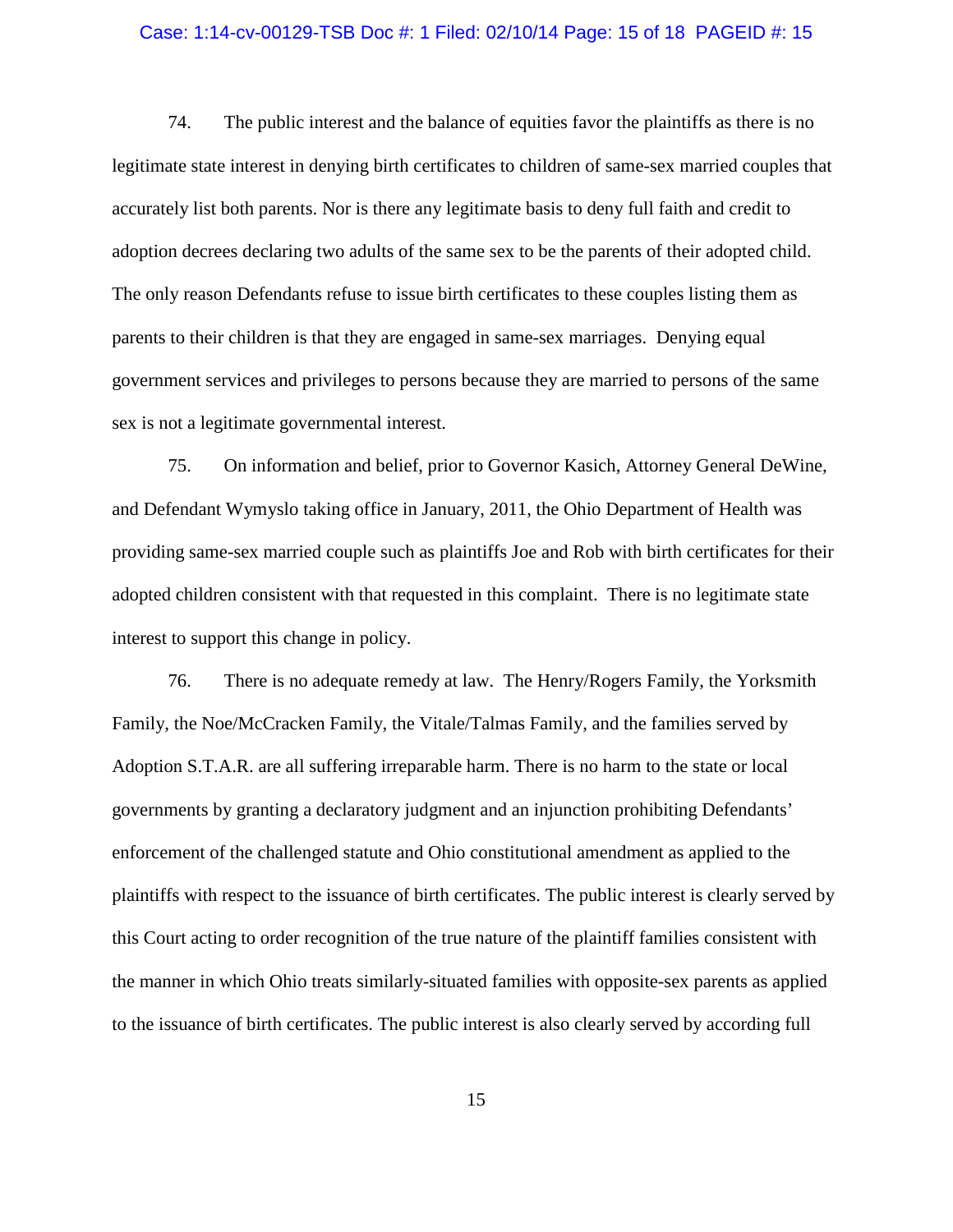#### Case: 1:14-cv-00129-TSB Doc #: 1 Filed: 02/10/14 Page: 16 of 18 PAGEID #: 16

faith and credit to the duly issued judicial decrees of sister states. Only prompt action by this Federal Court ordering declaratory and injunctive relief will serve the public interest.

## **V. FIRST CLAIM FOR RELIEF**

### **42 U.S.C. §1983 – United States Constitution**

77. Defendants, acting under color of law, have violated rights secured to plaintiffs by the First and Fourteenth Amendments to the United States Constitution including the right of association, the right to due process of law, and the right to equal protection under the law. Specifically, Defendants have failed and will fail to issue birth certificates listing the adult plaintiffs as the legal parents of their children based solely on the fact that they are in a same-sex marriage. This action denies rights owed to both the adult and the child plaintiffs.

## **VI. SECOND CLAIM FOR RELIEF**

## **U.S.C. §1983 – Full Faith and Credit**

78. Defendants, acting under color of law, have violated rights secured to plaintiffs Adopted Child Doe, Joseph J. Vitale, Robert Talmas, and clients of Adoption S.T.A.R. by the Full Faith and Credit Clause, Article IV, Section 1 of the United States Constitution. Specifically, Defendants have refused to give full faith and credit to a final order of adoption issued by a court of competent jurisdiction in a sister state.

## **VII. PRAYER FOR RELIEF**

**WHEREFORE**, Plaintiffs request that this Court:

A. Issue a declaratory judgment that the statutory and Ohio Constitutional provisions at issue in this case violate the constitutional rights of these families with same-sex parents married in jurisdictions that authorize same-sex marriage who would be entitled to have both parents on a child's birth certificate but for the fact that the parents are of the same sex.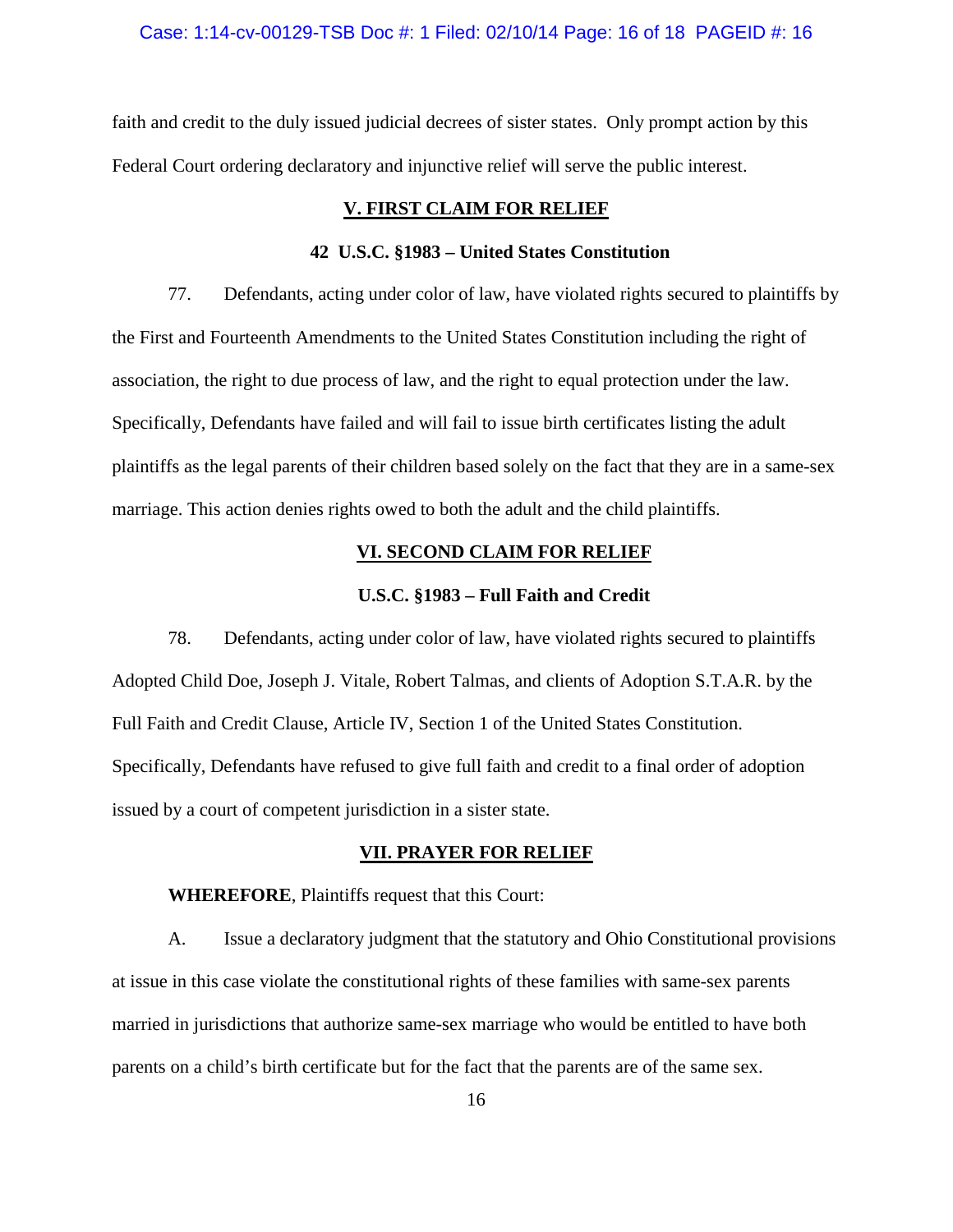### Case: 1:14-cv-00129-TSB Doc #: 1 Filed: 02/10/14 Page: 17 of 18 PAGEID #: 17

Specifically, this court should declare that the Henry/Rogers Family is entitled to a birth certificate for their child at birth that lists both Brittany Henry and Brittni Rogers as the parents of that child. Also, the Yorksmith Family is entitled to a birth certificate for their child at birth that lists both Georgia Nicole Yorksmith and Pamela Yorksmith as parents of that child. Also, the Noe/McCracken Family is entitled to a birth certificate for their child at birth that lists both Kelly Noe and Kelly McCracken as parents of that child. Finally, the Vitale/Talmas Family is entitled to a birth certificate for Adopted Child Doe listing both Joseph Vitale and Robert Talmas as his legal parents

B. Issue a declaratory judgment that the statutory and Ohio Constitutional provisions at issue in this case violate the constitutional rights of those same-sex couples married in jurisdictions that authorize same-sex marriage who become clients of Plaintiff Adoption S.T.A.R. who secure adoption orders for children born in Ohio and who seek birth certificates that record both persons in the marriage as the legal parents.

C. Issue a preliminary and permanent injunction against Defendants and all those acting in concert requiring that they issue to the Henry/Rogers Family a birth certificate for their child at birth that lists both Brittany Henry and Brittni Rogers as the parents of that child; and that they issue to the Yorksmith Family a birth certificate for their child at birth that lists both Georgia Nicole Yorksmith and Pamela Yorksmith as parents of that child; and that they issue to the Noe/McCracken Family a birth certificate for their child at birth that lists both Kelly Noe and Kelly McCracken as parents of that child; and that they issue to the Vitale/Talmas Family a birth certificate listing both Joseph Vitale and Robert Talmas as the legal parents of Adoptive Child Doe. Said injunction shall include a requirement that Defendant Wymyslo and Jones issue instructions to local registrars and Department staff who assist with the completing of Ohio birth